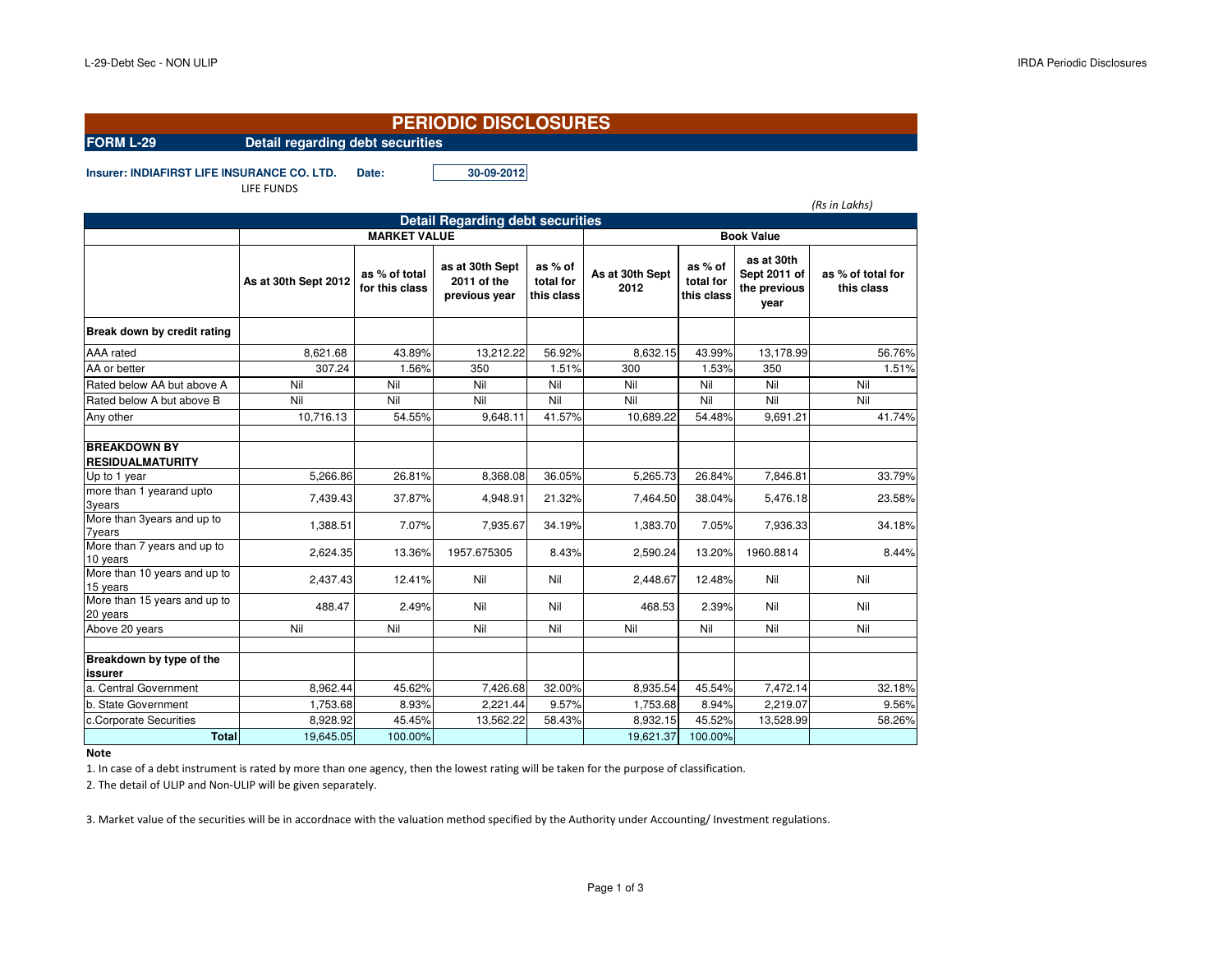| <b>PERIODIC DISCLOSURES</b>                          |                                          |                                 |                                                 |                                    |                         |                                    |                                                    |                                 |
|------------------------------------------------------|------------------------------------------|---------------------------------|-------------------------------------------------|------------------------------------|-------------------------|------------------------------------|----------------------------------------------------|---------------------------------|
| Detail regarding debt securities<br><b>FORM L-29</b> |                                          |                                 |                                                 |                                    |                         |                                    |                                                    |                                 |
| Insurer: INDIAFIRST LIFE INSURANCE CO. LTD.          | <b>PGA FUNDS</b>                         | Date:                           | 30-09-2012                                      |                                    |                         |                                    |                                                    | (Rs in Lakhs)                   |
|                                                      |                                          |                                 | <b>Detail Regarding debt securities</b>         |                                    |                         |                                    |                                                    |                                 |
|                                                      | <b>MARKET VALUE</b><br><b>Book Value</b> |                                 |                                                 |                                    |                         |                                    |                                                    |                                 |
|                                                      | As at 30th Sept 2012                     | as % of total<br>for this class | as at 30th Sept<br>2011 of the<br>previous year | as % of<br>total for<br>this class | As at 30th Sept<br>2012 | as % of<br>total for<br>this class | as at 30th<br>Sept 2011 of<br>the previous<br>year | as % of total for<br>this class |
| Break down by credit rating                          |                                          |                                 |                                                 |                                    |                         |                                    |                                                    |                                 |
| AAA rated                                            | 18,144.67                                | 34.49%                          | Nil                                             | Nil                                | 17,785.40               | 34.53%                             | Nil                                                | Nil                             |
| AA or better                                         | 6.104.47                                 | 11.60%                          | Nil                                             | Nil                                | 5.868.84                | 11.39%                             | Nil                                                | Nil                             |
| Rated below AA but above A                           | Nil                                      | Nil                             | Nil                                             | Nil                                | Nil                     | Nil                                | Nil                                                | Nil                             |
| Rated below A but above B                            | Nil                                      | Nil                             | Nil                                             | Nil                                | Nil                     | Nil                                | Nil                                                | Nil                             |
| Any other                                            | 28,354.27                                | 53.90%                          | Nil                                             | Nil                                | 27,854.60               | 54.08%                             | Nil                                                | Nil                             |
| <b>BREAKDOWN BY</b><br><b>RESIDUALMATURITY</b>       |                                          |                                 |                                                 |                                    |                         |                                    |                                                    |                                 |
| Up to 1 year                                         | 1.336.66                                 | 2.54%                           | Nil                                             | Nil                                | 1.322.94                | 2.57%                              | Nil                                                | Nil                             |
| more than 1 yearand upto<br><b>3years</b>            | 12.746.69                                | 24.23%                          | Nil                                             | Nil                                | 12,548.93               | 24.36%                             | Nil                                                | Nil                             |
| More than 3years and up to<br><b>7years</b>          | 8,773.11                                 | 16.68%                          | Nil                                             | Nil                                | 8,594.93                | 16.69%                             | Nil                                                | Nil                             |
| More than 7 years and up to<br>10 years              | 17,242.75                                | 32.78%                          | Nil                                             | Nil                                | 16,957.00               | 32.92%                             | Nil                                                | Nil                             |
| More than 10 years and up to<br>15 years             | 5,236.85                                 | 9.96%                           | Nil                                             | Nil                                | 5,073.78                | 9.85%                              | Nil                                                | Nil                             |
| More than 15 years and up to<br>20 years             | 7,267.35                                 | 13.82%                          | Nil                                             | Nil                                | 7,011.25                | 13.61%                             | Nil                                                | Nil                             |
| Above 20 years                                       | Nil                                      | Nil                             | Nil                                             | Nil                                | Nil                     | Nil                                | Nil                                                | Nil                             |
| Breakdown by type of the<br>issurer                  |                                          |                                 |                                                 |                                    |                         |                                    |                                                    |                                 |
| a. Central Government                                | 18.206.71                                | 34.61%                          | Nil                                             | Nil                                | 17,707.03               | 34.38%                             | Nil                                                | Nil                             |
| b. State Government                                  | 10,147.57                                | 19.29%                          | Nil                                             | Nil                                | 10,147.57               | 19.70%                             | Nil                                                | Nil                             |
| c.Corporate Securities                               | 24,249.13                                | 46.10%                          | Nil                                             | Nil                                | 23.654.24               | 45.92%                             | Nil                                                | Nil                             |
| <b>Total</b>                                         | 52.603.41                                | 100.00%                         |                                                 |                                    | 51.508.84               | 100.00%                            |                                                    |                                 |

**Note**

1. In case of a debt instrument is rated by more than one agency, then the lowest rating will be taken for the purpose of classification.

2. The detail of ULIP and Non-ULIP will be given separately.

3. Market value of the securities will be in accordnace with the valuation method specified by the Authority under Accounting/ Investment regulations.